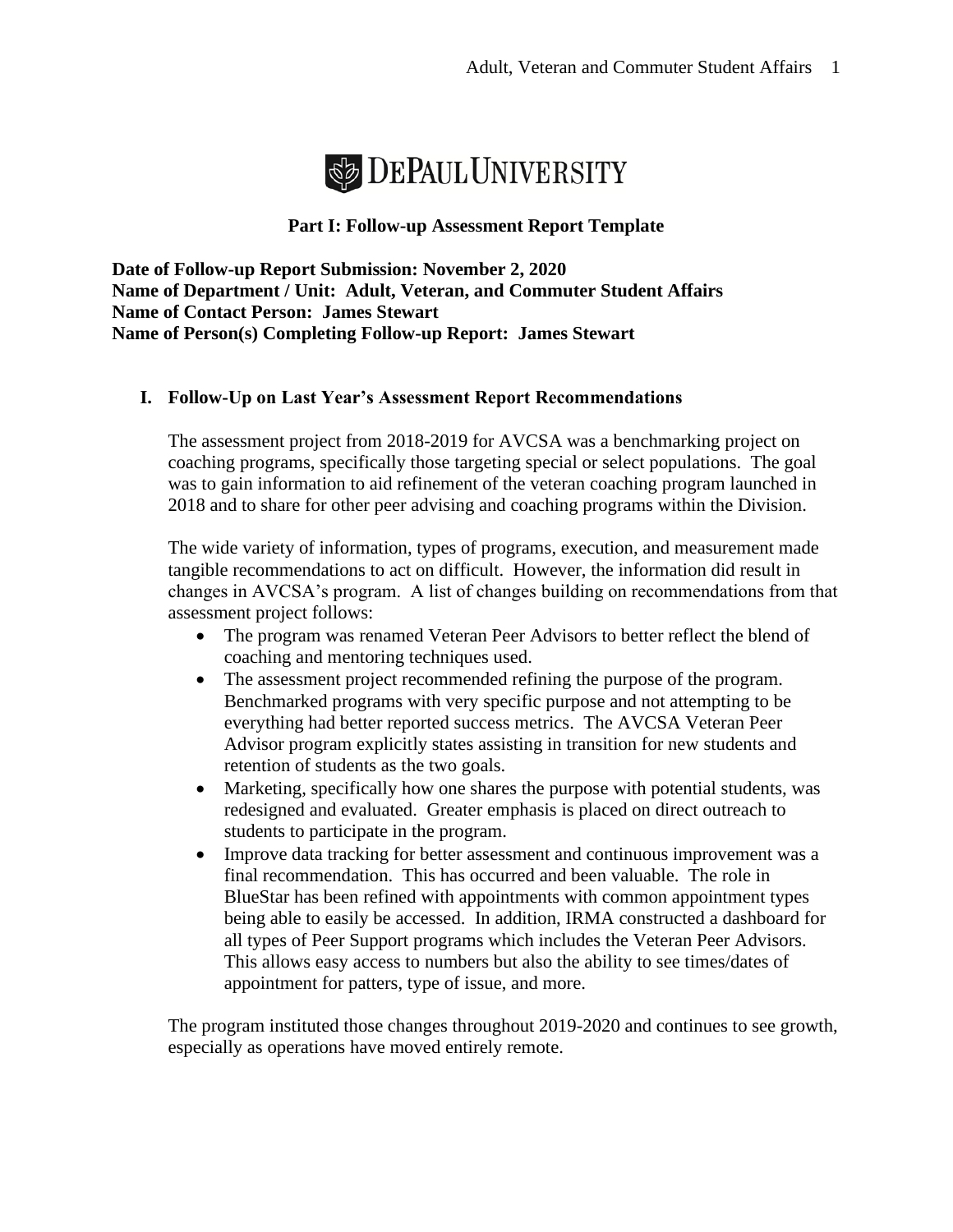As of November 2, 2020, the program has seen 91 unique students for Fall Quarter 2020 and 59 students for the academic year 2019-2020. This is likely a combination resulting from the improvements listed above and the attractiveness of a connection to a peer in a virtual environment.

Finally, the report and benchmarking data from the assessment project was also shared with NSFE for information with their coaching program.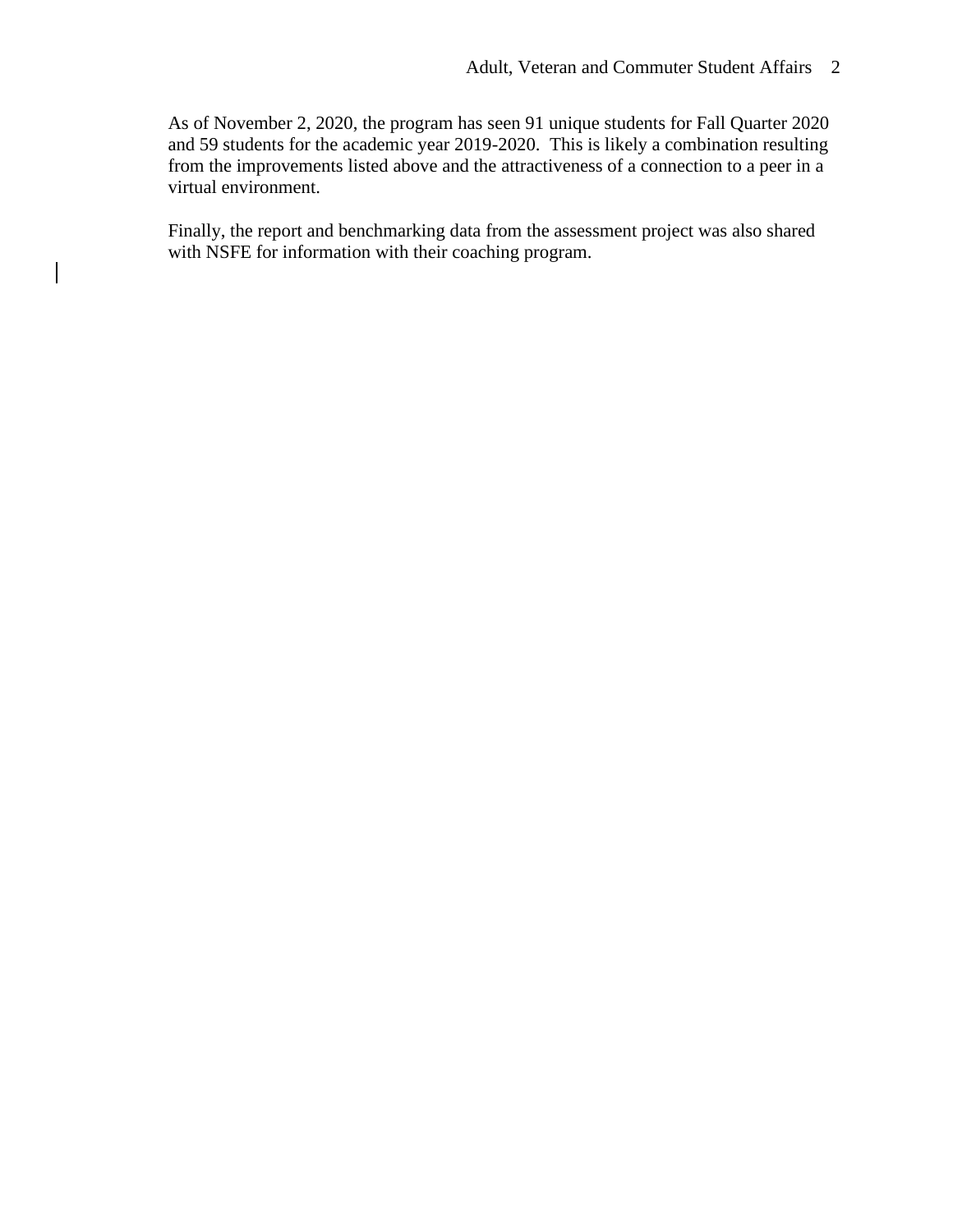

**Part II: Annual Assessment Report Template: Alternative Reflection** Academic Year: 2019-2020

**Date of Report Submission: November 2, 2020 Name of Department / Unit: Adult ,Veteran and Commuter Student Affairs Name of Contact Person: James Stewart Name of Person(s) completing report or contributing to the project: Megan Giedraitis** 

## **I. Reflection on Student-facing Program-areas**

#### Program Area: Reducing Barriers for At-Risk Students

The programming, services, and activities that reduce barriers to retain students consist of intentional, targeted interventions that attempt to provide specific resources, coaching, and tracking to students in need of assistance. These programs and interventions can cover areas beyond academics to holistic needs of students. This program area relates to student support core function within the division.

With a transition to online/remote learning, the importance of reducing barriers became even more paramount. Luckily, the division and campus partners had been working on the Academic Continuity and Engagement ACE initiative which was ready to implement several strategies to mitigate barriers, and new covid barriers, for students.

The efforts to reduce barriers involved using data from predictive analytics and D2L usage to communicate to students resources and assistance. This involved several distinct communications such as tips for online learning for students who had never had an online class, D2L tips and resources, and a midterm emoji snap poll. The midterm emoji poll solicited comments from students which allowed staff to follow-up with advice and resources.

The strengths which came into evidence quickly involved already having a plan in place. Because of ACE, staff had already met in a roadshow with all college advising offices and most student support offices. In addition, the software and systems were available to have the data to act on for student interventions. Finally, the necessary collaborations had already existing groundwork done to quickly execute.

The challenges involved measurement and the speed of the effort. Measurement is especially tough in times of covid, but the administration rightfully wants to know the impact of such efforts. Comparison is difficult in times of an unprecedented pandemic with all students remote. Another challenge is capacity.